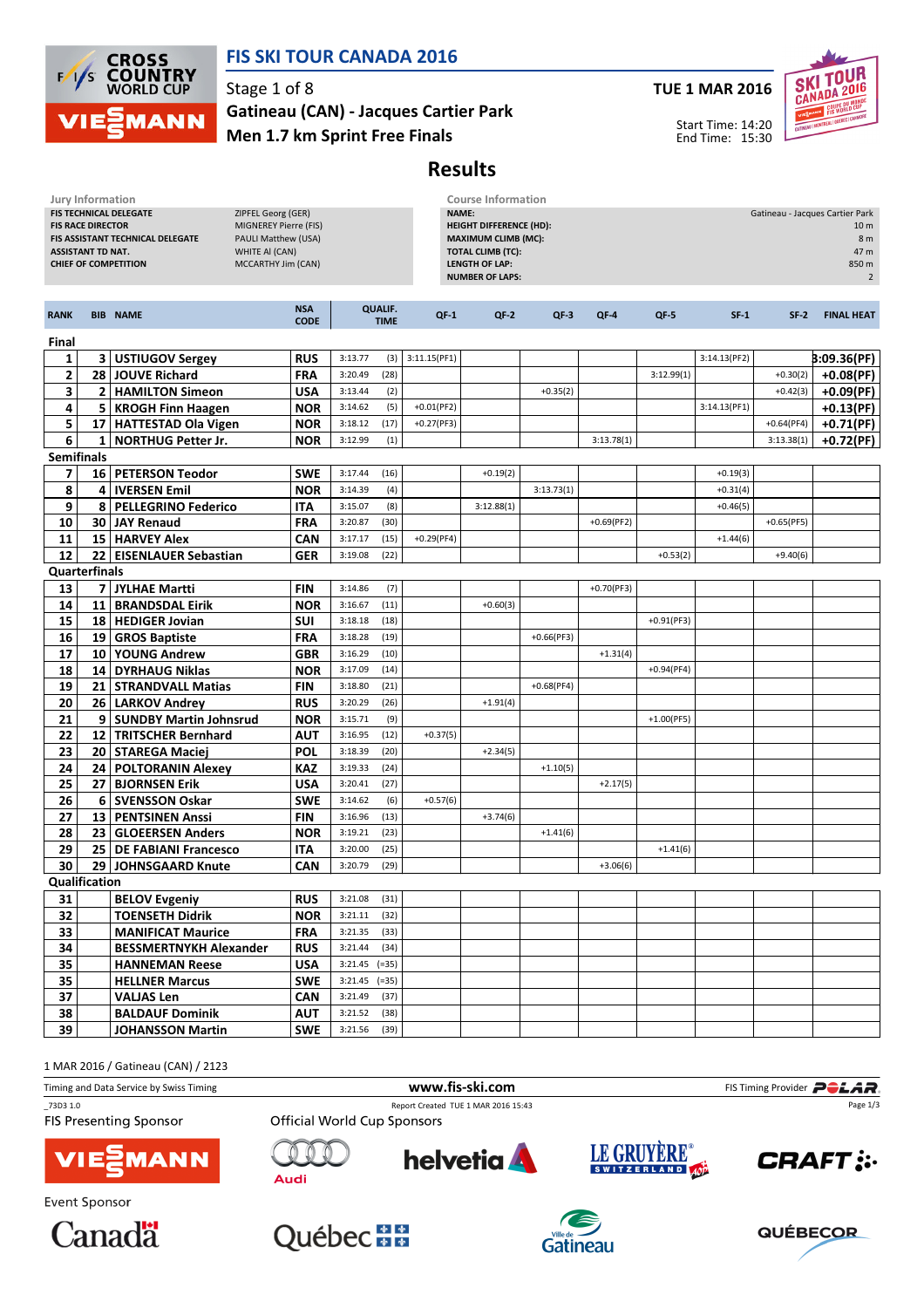

## FIS SKI TOUR CANADA 2016

Stage 1 of 8 Men 1.7 km Sprint Free Finals Gatineau (CAN) - Jacques Cartier Park TUE 1 MAR 2016



Start Time: 14:20 End Time: 15:30

RANK BIB NAME NAME NEWSALE CODE QUALIF. TIME QF-1 QF-2 QF-3 QF-4 QF-5 SF-1 SF-2 FINAL HEAT Qualification 40 LEGKOV Alexander RUS 3:21.67 (40) 41 TURYSHEV Sergey RUS 3:21.70 (41) **42 NEWELL Andrew USA** 3:21.77 (42)<br> **43 HOLUND Hans Christer NOR** 3:21.85 (43) 43 HOLUND Hans Christer NOR **44 MUSGRAVE Andrew GBR** 3:21.88 (44) **45 RANKEL Raido EST** 3:21.92 (45) **46 KATZ Andreas** GER 3:22.00 (46) **47 DOBLER Jonas GER** 3:22.12 (47)<br>**48 SHIELDS Andy CAN** 3:23.08 (48) **48 SHIELDS Andy CAN** 3:23.08 **49 CHERNOUSOV Ilia** RUS 3:23.21 (49) **50 KERSHAW Devon CAN** 3:23.27 (50) **51 DUVILLARD Robin** FRA 3:23.31 (51) **52 THOMPSON Bob** CAN 3:23.54 (52) **53** COCKNEY Jesse CAN 3:23.76 (53) 54 BLACKHORSE-VON JESS Dakota USA 3:23.84 (54) **55 JAKS Martin CZE** 3:24.04 (55) **56 GAILLARD Jean Marc FRA** 3:24.12 (56) **57 ANDERSSON Simon** SWE 3:24.15 (57) **58 SELLIS Siim EST** 3:24.77 (58) **59 KENNEDY Russell CAN** 3:24.83 (59) **60 BELLINGHAM Phillip | AUS** | 3:24.85 (60) 61 SALVADORI Giandomenico ITA 3:24.87 (61)<br>62 HEIKKINEN Matti EIN 3:24.96 (62) 62 HEIKKINEN Matti<br>63 WYLEGZHANIN Maxim RIJS 3:25.29 (63) 63 VYLEGZHANIN Maxim RUS 3:25.29 (63) **64 STADLOBER Luis AUT** 3:25.67 (64) 65 NOECKLER Dietmar 1TA 3:26.09 (=65)<br>65 LEHTONEN Lari FIN 3:26.09 (=65) 65 LEHTONEN Lari FIN 3:26.09<br>67 MOELLER Martin DAN 3:26.19 **67 MOELLER Martin DAN** 3:26.19 (67) 68 | SOMPPI Michael | CAN | 3:26.53 (68) 69 BAUMANN Jonas SUI 3:27.11 (69)<br>70 SANDAU Kevin CAN 3:27.13 (70) **70 SANDAU Kevin CAN 3:27.13**<br>**71 LAPOINTE Simon CAN 3:27.44 71 LAPOINTE Simon** CAN 3:27.44 (71) **72** PACKER Eric USA 3:28.03 (72) 73 VOLZHENTSEV Stanislav RUS 3:28.12 (73) 74 HOFFMAN Noah USA 3:28.49 (74) **75 PATTERSON Scott** USA 3:29.11 (75) **76 | KILLICK Graeme | CAN | 3:29.76 (76) 77 BURMAN Jens** SWE 3:30.09 (77) **78 BABIKOV Ivan CAN** 3:30.59 (78) **79 WATSON Callum AUS** 3:31.00 (79) 80 BAUER Lukas CZE 3:31.10 (80) 81 ELLIOTT Tad USA 3:31.22 (81) 82 LIEBSCH Matthew Edward USA 3:32.19 (82) 83 GREGG Brian **USA** 3:34.40 (83) 84 STEWART-JONES Patrick CAN 3:34.81 (84) 85 KOVACS Paul AUS 3:41.59 (85) **86 RAJACK Mark TTO** 4:29.75 (86)

Results

1 MAR 2016 / Gatineau (CAN) / 2123

Timing and Data Service by Swiss Timing **WWW.fis-Ski.com WWW.fis-Ski.com** FIS Timing Provider **PCLAR** \_73D3 1.0 Report Created TUE 1 MAR 2016 15:43 Page 2/3**FIS Presenting Sponsor Official World Cup Sponsors LE GRUYÈRE helvetia TESMANN CRAFT:** SWITZERLAND 100 Audi **Event Sponsor**